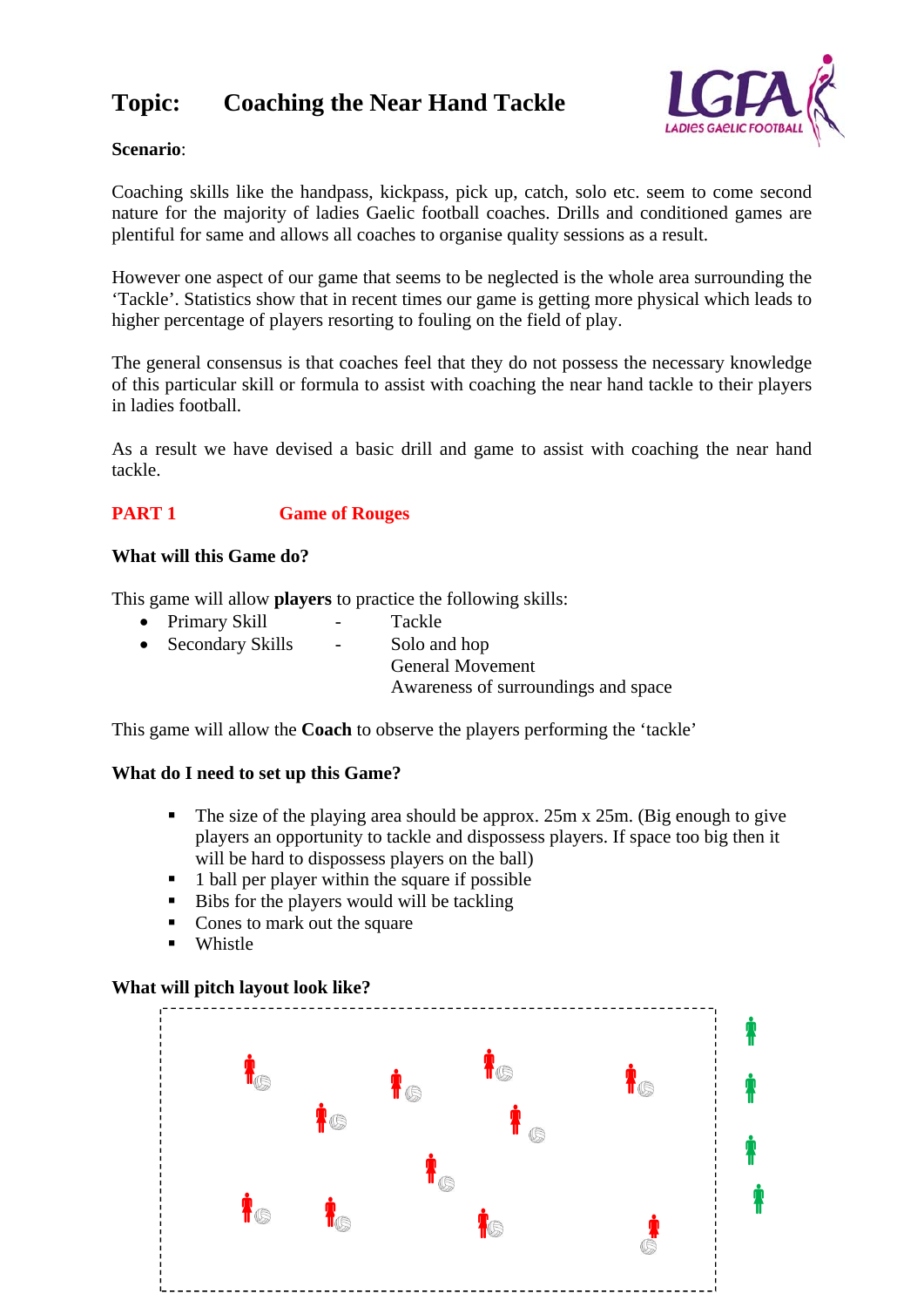# **How do you play this Game?**

## **Start of Play:**

- All players inside the grid solo or bounce the ball every four steps
- On coaches whistle players 'tackling' enter the grid.

## **Rules of Play:**

- **Players with ball must hop or solo the ball every four steps**
- The players 'tackling' must try and dispossess players with a ball
- When player is disposed they must leave the grid and continue soloing around the gird until all players have been disposed

## **How do you score in the Game?**

• Coach give players tackling a timeframe in which they must dispossess as many players as possible Coach main role is to observe the tackling technique utilised by his/her players

# **PART 2 Practice the Skill**

## **What will this drill do?**

This drill will allow the **Coach** to

- Get players to understand importance of the tackle in Ladies football
- Breakdown the various steps associated with the Tackle using the Head, Hands, Feet model (see attached skill card)

This drill will allow **players** to practice the near hand tackle in isolation

#### **What do I need to set up this drill?**

- $\blacksquare$  A grid with three channels
- $\blacksquare$  1 ball per pair
- Cones to mark out the grid

#### **What will the drill layout look like?**

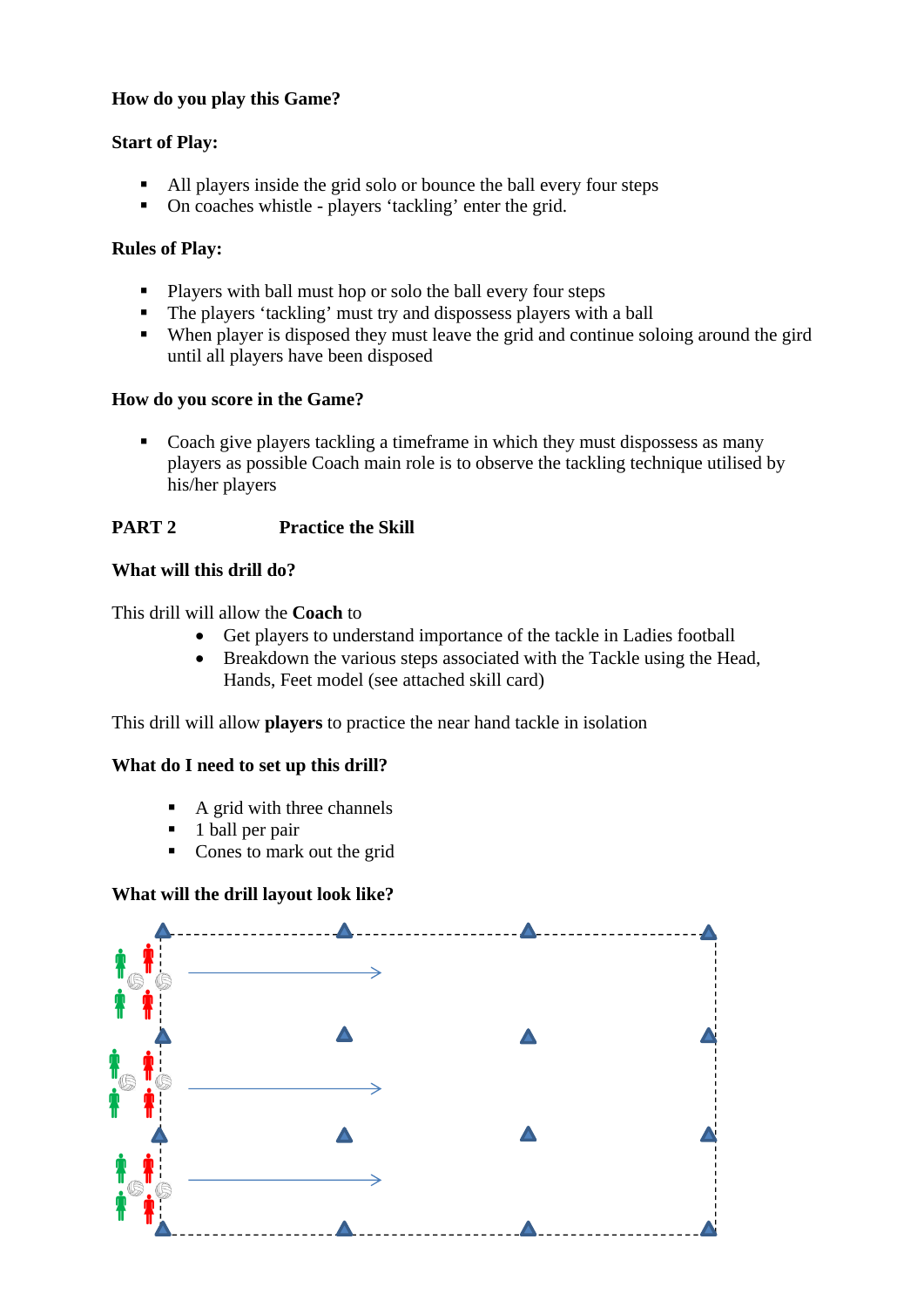**Format:** 



# **Phase 1 Gauge level of understanding from players**

# **Coach poses the following questions to the players:**

- What skill are the players trying to dispossess the ball performing in the game of rouges?
- What tackle is predominantly used in Ladies Football?
- What are the benefits of performing the near hand tackle?

# **Phase 2 Breakdown the skill**

Coach goes through the Heads, Hands, and Feet for the near handle tackle (See attached skill card for same)

| Phase 3 | Let Players practice the skill using drill set up |                                                                                                                                                                                                                                                                                                                                   |  |
|---------|---------------------------------------------------|-----------------------------------------------------------------------------------------------------------------------------------------------------------------------------------------------------------------------------------------------------------------------------------------------------------------------------------|--|
| Step 1  | Player 1 of pair<br>Player 2 of player            | Holds ball out in front of them<br>Player jogs alongside partner tapping top of the<br>ball using the open hand every four steps. Player<br>does not need to knock ball from hands.                                                                                                                                               |  |
|         | Alternate role on way back.                       |                                                                                                                                                                                                                                                                                                                                   |  |
| Step 2  | Player 1 of pair<br>Player 2 of player            | Holds ball out in front of them<br>Player jogs alongside partner tapping top of the<br>ball using the open hand every four steps but<br>this time with bit more force knocking ball out<br>of grip of partner. Please ensure player with ball<br>does not have tight hold on ball to promote<br>player executing the skill        |  |
|         | Alternate role on way back.                       |                                                                                                                                                                                                                                                                                                                                   |  |
| Step 3  | Player 1 of pair<br>Player 2 of player            | Bounces the ball every four steps<br>Player jogs alongside partner tapping the ball<br>away when partner bounces the ball using the<br>open hand tackle<br>Please ensure partner bounces ball so that player<br>can perform the skill and not trying to keep it<br>away from reach of partner                                     |  |
|         | Alternate role on way back.                       |                                                                                                                                                                                                                                                                                                                                   |  |
| Step 4  | Player 1 of pair<br>Player 2 of player            | Bounces the ball every four steps<br>Player jogs alongside partner tapping the ball<br>towards themselves to gain possession when<br>partner bounces the ball using the open hand<br>tackle<br>Please ensure partner bounces ball so that player<br>can perform the skill and not trying to keep it<br>away from reach of partner |  |
|         | Alternate role on way back.                       |                                                                                                                                                                                                                                                                                                                                   |  |